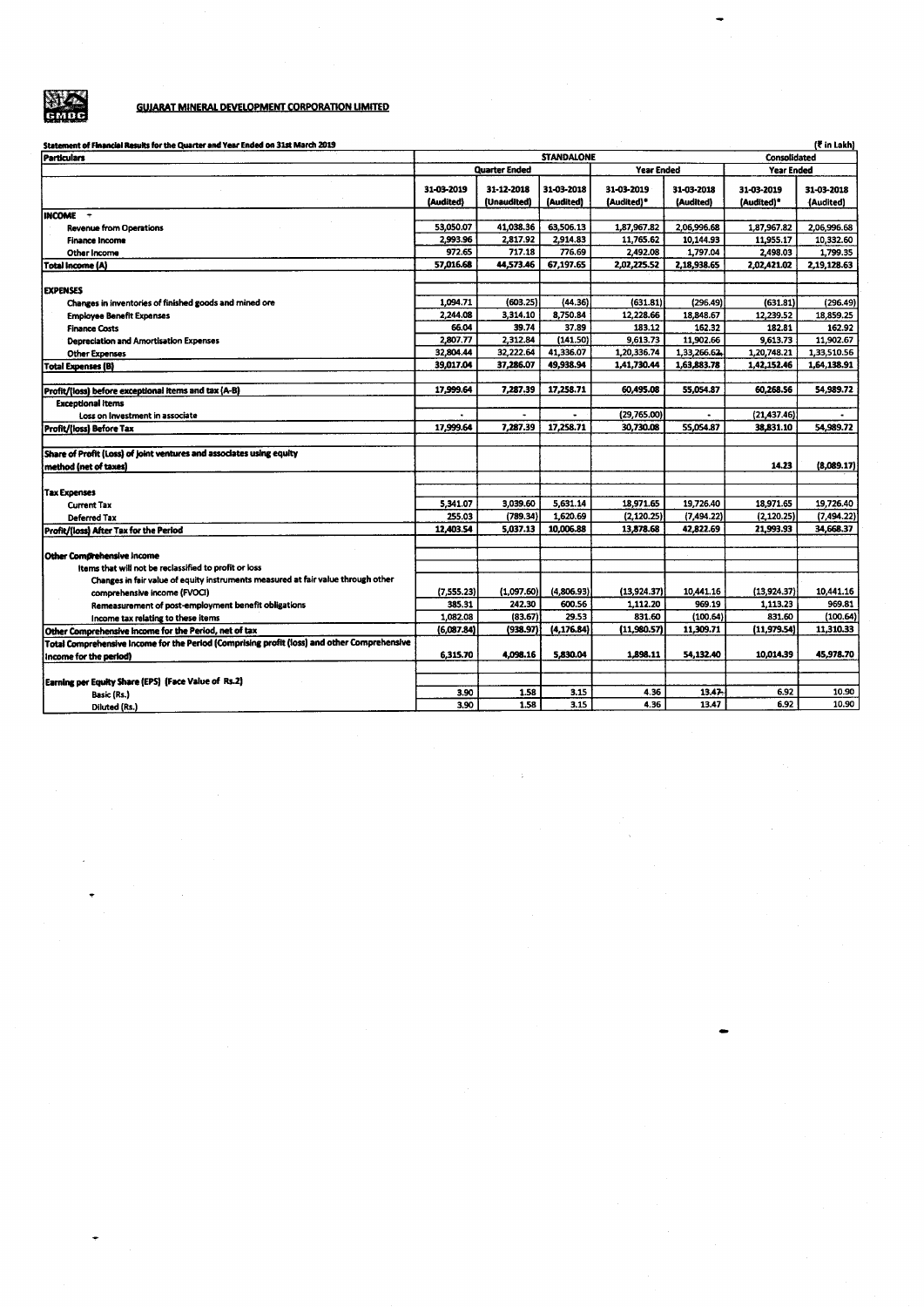

## **GUJARAT MINERAL DEVELOPMENT CORPORATION LIMITED**

## Balance Sheet as at 31st March 2019 and 31st March 2018

|                                             | (₹ in Lakh)           |                       |                       |                       |  |  |  |  |  |  |
|---------------------------------------------|-----------------------|-----------------------|-----------------------|-----------------------|--|--|--|--|--|--|
|                                             | <b>Standalone</b>     |                       | Consolidated          |                       |  |  |  |  |  |  |
| <b>Particulars</b>                          | As at 31st March 2019 | As at 31st March 2018 | As at 31st March 2019 | As at 31st March 2018 |  |  |  |  |  |  |
| <b>ASSETS</b>                               |                       |                       |                       |                       |  |  |  |  |  |  |
| <b>Non-Current Assets</b>                   |                       |                       |                       |                       |  |  |  |  |  |  |
| Property, Plant and Equipment               | 1,67,984.90           | 1,73,075.27           | 1,68,182.99           | 1,73,273.36           |  |  |  |  |  |  |
| <b>Capital Work-In-Progress</b>             | 76.45                 | 1,066.70              | 76.45                 | 1,066.70              |  |  |  |  |  |  |
| <b>Investment Properties</b>                | 9,183.13              | 9,288.37              | 9,183.13              | 9,288.37              |  |  |  |  |  |  |
| <b>Other Intangible Assets</b>              | 35,776.16             | 32,108.88             | 35,776.16             | 32,108.88             |  |  |  |  |  |  |
| Investment in Associates and Joint Ventures | 891.37                | 30,656.37             | 1,118.00              | 22,540.21             |  |  |  |  |  |  |
| <b>Financial Assets</b>                     |                       |                       |                       |                       |  |  |  |  |  |  |
| Investments                                 | 41,737.16             | 55,661.54             | 41,737.16             | 55,661.54             |  |  |  |  |  |  |
| Loans                                       | 205.79                | 289.28                | 205.79                | 289.28                |  |  |  |  |  |  |
| <b>Other Financial Assets</b>               | 69,135.05             | 52,120.80             | 69,135.05             | 52,120.80             |  |  |  |  |  |  |
| <b>Other Non-Current Assets</b>             | 44,705.59             | 45,790.36             | 44,867.00             | 45,969.60             |  |  |  |  |  |  |
| <b>Total Non-Current Assets</b>             | 3,69,695.60           | 4,00,057.57           | 3,70,281.73           | 3,92,318.74           |  |  |  |  |  |  |
| <b>Current Assets</b>                       |                       |                       |                       |                       |  |  |  |  |  |  |
| Inventories                                 | 9,813.43              | 7,243.00              | 9,813.43              | 7,243.00              |  |  |  |  |  |  |
| <b>Financial Assets</b>                     |                       |                       |                       |                       |  |  |  |  |  |  |
| <b>Trade Receivables</b>                    | 14,747.73             | 11,116.74             | 14,747.71             | 11,116.71             |  |  |  |  |  |  |
| <b>Cash and Cash Equivalents</b>            | 1,827.76              | 2,833.74              | 4,676.36              | 5,599.70              |  |  |  |  |  |  |
| <b>Other Bank Balances</b>                  | 140.35                | 153.42                | 140.35                | 153.42                |  |  |  |  |  |  |
|                                             |                       |                       |                       |                       |  |  |  |  |  |  |
| Loans                                       | 1,074.31              | 1,301.65              | 1,074.31              | 1,301.65              |  |  |  |  |  |  |
| <b>Other Financial Assets</b>               | 1,05,011.71           | 1,08,595.28           | 1,05,064.67           | 1,08,639.01           |  |  |  |  |  |  |
| <b>Other Current Assets</b>                 | 14,850.90             | 12,617.72             | 14,854.34             | 12,621.66             |  |  |  |  |  |  |
|                                             | 1,47,466.19           | 1.43,861.55           | 1,50,371.17           | 1,46,675.15           |  |  |  |  |  |  |
| Assets classified as held for sale          | 16.75                 | 16.75                 | 16.75                 | 16.75                 |  |  |  |  |  |  |
| <b>Total Current Assets</b>                 | 1,47,482.94           | 1,43,878.30           | 1,50,387.92           | 1,46,691.90           |  |  |  |  |  |  |
| <b>Total Assets</b>                         | 5,17,178.54           | 5,43,935.87           | 5,20,669.65           | 5,39,010.64           |  |  |  |  |  |  |
| EQUITY AND LIABILITIES                      |                       |                       |                       |                       |  |  |  |  |  |  |
| Equity                                      |                       |                       |                       |                       |  |  |  |  |  |  |
| <b>Equity Share Capital</b>                 | 6,360.00              | 6,360.00              | 6,360.00              | 6,360.00              |  |  |  |  |  |  |
| <b>Other Equity</b>                         | 4,22,190.95           | 4,33,710.64           | 4,25,350.52           | 4,28,753.93           |  |  |  |  |  |  |
| <b>Total Equity</b>                         | 4,28,550.95           | 4,40,070.64           | 4,31,710.52           | 4,35,113.93           |  |  |  |  |  |  |
|                                             |                       |                       |                       |                       |  |  |  |  |  |  |
| <b>Liabilities</b>                          |                       |                       |                       |                       |  |  |  |  |  |  |
| <b>Non-Current Liabilities</b>              |                       |                       |                       |                       |  |  |  |  |  |  |
| <b>Financial Liabilities</b>                |                       |                       |                       |                       |  |  |  |  |  |  |
| <b>Other Financial Liabilities</b>          | 2,593.94              | 1,309.24              | 2,623.56              | 1,317.47              |  |  |  |  |  |  |
| Provisions                                  | 43,372.03             | 39,680.49             | 43,372.03             | 39,680.49             |  |  |  |  |  |  |
| Net Employee Benefit Liabilities            | 3,930.57              | 4,172.12              | 3,930.57              | 4,172.12              |  |  |  |  |  |  |
| <b>Deferred Tax Liabilities (Net)</b>       | 11,971.14             | 14,922.99             | 11,971.14             | 14,922.99             |  |  |  |  |  |  |
| <b>Other Non-Current Liabilities</b>        | 2,441.94              | 2,624.62              | 2,441.94              | 2,624.62              |  |  |  |  |  |  |
| <b>Total Non-Current Liabilities</b>        | 64,309.62             | 62,709.46             | 64,339.24             | 62,717.69             |  |  |  |  |  |  |
|                                             |                       |                       |                       |                       |  |  |  |  |  |  |
| Current Liabilities                         |                       |                       |                       |                       |  |  |  |  |  |  |
| <b>Financial Liabilities</b>                |                       |                       |                       |                       |  |  |  |  |  |  |
| <b>Trade Payables</b>                       | 10,959.99             | 10,986.66             | 10,959.99             | 10,988.28             |  |  |  |  |  |  |
| <b>Other Financial Liabilities</b>          | 9,365.26              | 23,761.83             | 9,658.25              | 23,776.27             |  |  |  |  |  |  |
| <b>Net Employee Benefit Liabilities</b>     | 1,073.80              | 1,833.34              | 1,073.80              | 1,833.34              |  |  |  |  |  |  |
| <b>Other Current Liabilities</b>            | 2,918.92              | 4,573.94              | 2,927.85              | 4,581.13              |  |  |  |  |  |  |
| <b>Total Current Liabilities</b>            | 24,317.97             | 41,155.77             | 24,619.89             | 41,179.02             |  |  |  |  |  |  |
| <b>Total Liabilities</b>                    | 88,627.59             | 1,03,865.23           | 88,959.13             | 1,03,896.71           |  |  |  |  |  |  |
| <b>Total Equity and Liabilities</b>         | 5,17,178.54           | 5,43,935.87           | 5,20,669.65           | 5,39,010.64           |  |  |  |  |  |  |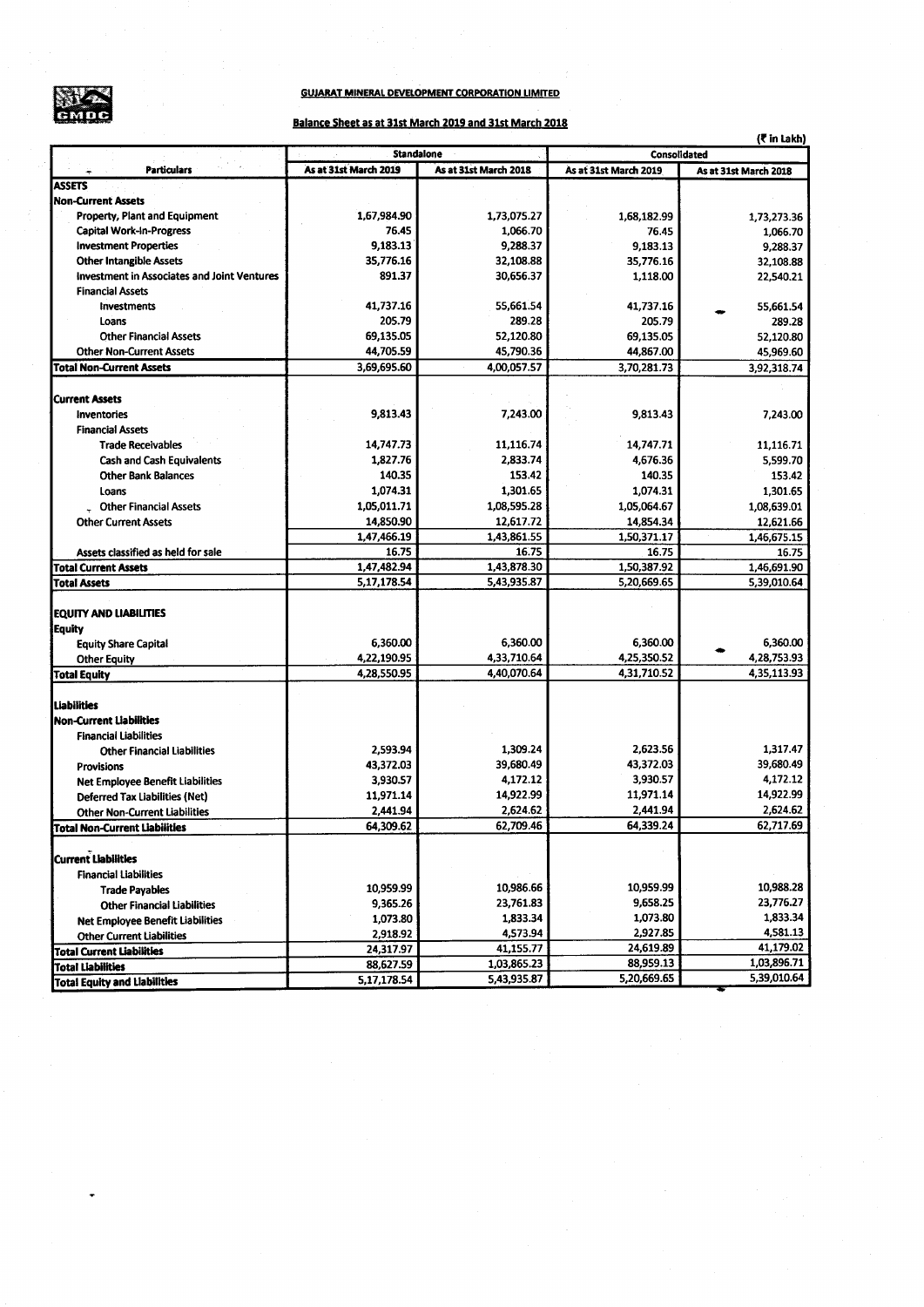Audited Standalone Segment Information for the Quarter and Year ended on 31st March 2019

|             |                                                        |                         |                                           |                         |                          |                         |                          | (K in Lakh)             |
|-------------|--------------------------------------------------------|-------------------------|-------------------------------------------|-------------------------|--------------------------|-------------------------|--------------------------|-------------------------|
|             |                                                        | <b>STANDALONE</b>       |                                           |                         |                          |                         | CONSOLIDATED             |                         |
|             |                                                        |                         | <b>Quarter Ended</b><br><b>Year Ended</b> |                         |                          |                         |                          |                         |
| Sr.<br>  No | <b>Particulars</b>                                     | 31-03-2019<br>(Audited) | 31-12-2018<br>(Unaudited)                 | 31-03-2018<br>(Audited) | 31-03-2019<br>(Audited)* | 31-03-2018<br>(Audited) | 31-03-2019<br>(Audited)* | 31-03-2018<br>(Audited) |
| 1           | <b>ISegment Revenue:</b>                               |                         |                                           |                         |                          |                         |                          |                         |
|             | (Net Sales / Revenue from Operations)                  |                         |                                           |                         |                          |                         |                          |                         |
|             | Mining                                                 | 47,705.69               | 36.562.39                                 | 55,997.30               | 1,60,407.07              | 1,77,581.52             | 1,60,407.07              | 1,77,581.52             |
|             | 2<br>Power                                             | 7,802.43                | 6.946.81                                  | 10,705.17               | 38,463.34                | 41,572.12               | 38.463.34                | 41,572.12               |
|             |                                                        | 55,508.12               | 43,509.20                                 | 66,702.47               | 1,98,870.41              | 2,19,153.64             | 1,98,870.41              | 2,19,153.64             |
|             | Less: Inter Segment Revenue                            | 2,458.05                | 2,470.84                                  | 3,196.34                | 10,902.59                | 12,156.96               | 10,902.59                | 12,156.96               |
|             | <b>Net Sales/Income From Operations</b>                | 53,050.07               | 41,038.36                                 | 63,506.13               | 1,87,967.82              | 2,06,996.68             | 1,87,967.82              | 2,06,996.68             |
|             | 2 Segment Results (Operating Results):                 |                         |                                           |                         |                          |                         |                          |                         |
|             | Mining                                                 | 13,790.36               | 4,906.67                                  | 10,970.80               | 42.108.83                | 43,881.37               | 42.108.84                | 43,881.37               |
|             | Power                                                  | 1,940.68                | 65.13                                     | 6,132.10                | 10,530.01                | 9,605.27                | 10,530.01                | 9.605.27                |
|             | <b>Total Segment Operating Results</b>                 | 15,731.04               | 4,971.80                                  | 17,102.90               | 52,638.84                | 53,486.64               | 52,638.85                | 53,486.64               |
|             | Un-ailocable Corporate Results                         | (928.36)                | (979.22)                                  | (3,355.13)              | (5,038,79)               | (9,896.23)              | (5,460.84)               | (10, 151.37)            |
|             | Total Results                                          | 14,802.68               | 3,992.58                                  | 13,747.77               | 47,600.05                | 43,590.41               | 47,178.01                | 43,335.27               |
|             | Add : Interest and Dividend Income                     | 3,120.18                | 3.197.38                                  | 3,063.34                | 12.555.36                | 10,825.26               | 12,744.92                | 11,012.93               |
|             | Add : Un-allocable income net of un-allocable expenses | 76.78                   | 97.43                                     | 447.60                  | 339.67                   | 639.20                  | 345.63                   | 641.52                  |
|             | Net Profit Before Tax and Exceptional Items            | 17,999.64               | 7.287.39                                  | 17,258.71               | 60.495.08                | 55.054.87               | 60,268.56                | 54,989.72               |
| 3           | Segment Assets:                                        |                         |                                           |                         |                          |                         |                          |                         |
|             | Mining                                                 | 1,23,883.16             | 1,23,437.15                               | 1,15,752.09             | 1,23,883.16              | 1,15,752.09             | 1,23,883.16              | 1,15,752.09             |
|             | Power                                                  | 1,54,554.44             | 1.57.396.45                               | 1,63,524.28             | 1,54,554.44              | 1,63,524.28             | 1,54,554.44              | 1,63,524.28             |
|             | з<br>Unallocated                                       | 2,38,740.95             | 2.42.237.85                               | 2,64,659.50             | 2,38,740.95              | 2,64,659.50             | 2,42,232.05              | 2,59,734.27             |
|             |                                                        | 5,17,178.55             | 5,23,071.45                               | 5,43,935.87             | 5,17,178.55              | 5,43,935.87             | 5,20,669.65              | 5,39,010.64             |
|             | 4 Segment Liabilities:                                 |                         |                                           |                         |                          |                         |                          |                         |
|             | Mining                                                 | 61,765.84               | 67,189.70                                 | 56,855.74               | 61,765.84                | 56,855.74               | 61,765.84                | 56,855.74               |
|             | 2<br>Power                                             | 6,589.79                | 7,842.72                                  | 6,484.69                | 6,589.79                 | 6,484.69                | 6,589.79                 | 6,484.69                |
|             | з<br>Unallocated                                       | 20,271.96               | 25,709.45                                 | 40,524.80               | 20,271.96                | 40,524.80               | 20,603.50                | 40,556.28               |
|             |                                                        | 88,627.59               | 1,00,741.87                               | 1,03,865.23             | 88,627.59                | 1,03,865.23             | 88,959.13                | 1,03,896.71             |
|             |                                                        |                         |                                           |                         |                          |                         |                          |                         |

\* Subject to Audit u/s 143(6) of the Companies Act, 2013 by C&AG of India

#### Notes:

1. The above results have been reviewed by the Audit Committee of the Board of Directors in its meeting held on 9th May, 2019 and the same have been taken on record by the Board of Directors in its meeting held on the same date.

2. The Board of Directors have recommended 100 % dividend (Rs.2/- per equity share of Rs.2/-each) for the financial year ended 31.03.2019 subject to the approval of the share holders in the Annual General Meeting.

3. During the year Bhavnagar Energy Co Ltd (BECL) has been merged with Gujarat State Electricity Corporation Ltd (GSECL) vide notification dated 27th August, 2018 issued by Energy and Petrochemicals Department, Government of Gujarat. GMDC has been given one share of GSECL of Rs. 10 fully paid having fair value of Rs. 12.01 against the total investment of<br>Rs.29765.00 Lakh in 29,76,50,000 equity share in results.

4. During the year accounitng policy for overburden removal expenditure has been changed in respect of Lignite mines.Overburden removal expenditure has been charged based on plot wise technically evaluated average stripping ratio, where the company has awarded unit-rate based contracts for Overburden Removal and Lignite extraction, which amounts to Rs. 7562.39 Lakh for the year ended 31st March,2019. Balance amount of ₹3328.13 Lakh incurred for stripping activity adjustment under such contracts, has been recognised as Stripping activity assets.

5. Figures of last quarter are the balancing figures between audited fgures in respect of the full fnancial year and the published year to date fgures upto the third quarter of the current financial year.

6. Corresponding figures of the previous periods/year's have been re-grouped / re-arranged / re-classified / restated and revised, wherever necessary, for rounding off to nearest lakh and/or to make them comparable with the figures of the current year.

Place: Ahmedabad Date: 9th May, 2019

In behalf of the Board of Directors

pkr 145